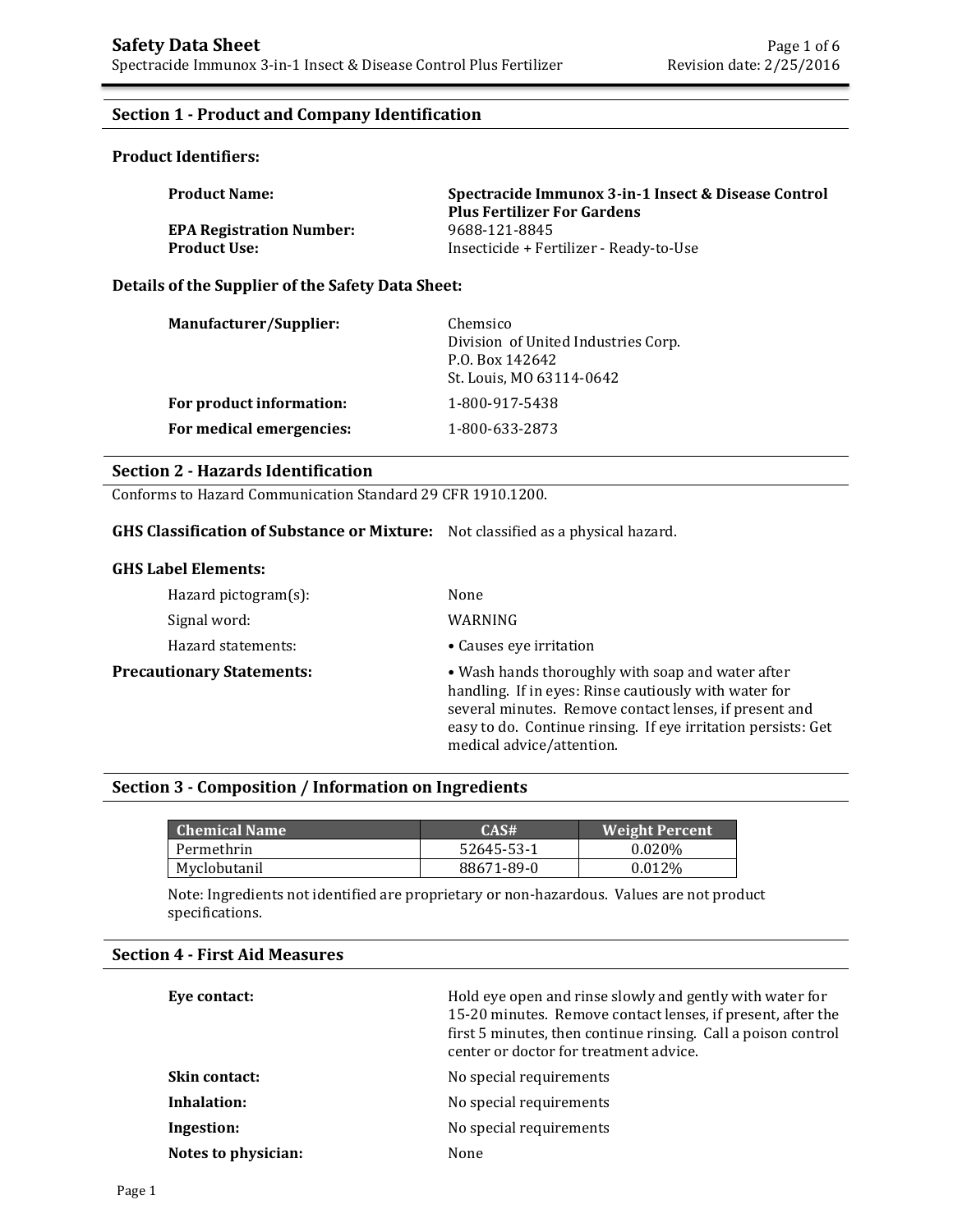**General advice:** If you feel unwell, seek medical advice (show the label where possible). Ensure that medical personnel are aware of the material(s) involved, and take precautions to protect themselves. Keep out of reach of children.

# **Section 5 - Fire Fighting Measures**

| <b>Flammable properties:</b>                   | Not flammable by OSHA criteria.                                                                                                                                                                                                              |  |  |
|------------------------------------------------|----------------------------------------------------------------------------------------------------------------------------------------------------------------------------------------------------------------------------------------------|--|--|
| Suitable extinguishing media:                  | Water fog, foam, $CO2$ , dry chemical                                                                                                                                                                                                        |  |  |
| Unsuitable extinguishing media:                | Not available                                                                                                                                                                                                                                |  |  |
| Specific hazards arising from the<br>chemical: | Liquid run-off to sewers may create fire/explosion hazard.<br>Container may melt and leak in heat of fire. Do not allow<br>run-off from firefighting to enter drains or water courses.                                                       |  |  |
| Protective equipment for firefighters:         | Firefighters should wear full protective clothing including<br>self-contained breathing apparatus.                                                                                                                                           |  |  |
| <b>Hazardous combustion products:</b>          | None known                                                                                                                                                                                                                                   |  |  |
| Sensitivity to mechanical impact:              | None known                                                                                                                                                                                                                                   |  |  |
| <b>Explosion data:</b>                         | Not available                                                                                                                                                                                                                                |  |  |
| Sensitivity to static discharge:               | Not available                                                                                                                                                                                                                                |  |  |
| <b>Personal precautions:</b>                   | Keep unnecessary personnel away. Do not touch or walk<br>through spilled material. Do not touch damaged containers<br>or spilled material unless wearing appropriate protective<br>clothing. Keep people away from and upwind of spill/leak. |  |  |

### **Section 6 - Accidental Release Measures**

| <b>Personal precautions:</b>       | Remove all sources of ignition. Beware of vapors<br>accumulating to form explosive concentrations. Wear<br>personal protective equipment. Wash thoroughly after<br>handling.                                                                                                                                                                                                                                                                            |
|------------------------------------|---------------------------------------------------------------------------------------------------------------------------------------------------------------------------------------------------------------------------------------------------------------------------------------------------------------------------------------------------------------------------------------------------------------------------------------------------------|
| For emergency responders:          | If specialized clothing is required to deal with the spillage,<br>take note of any information in Section 8 on suitable and<br>unsuitable materials.                                                                                                                                                                                                                                                                                                    |
| <b>Environmental precautions:</b>  | Avoid dispersal of spilled material and runoff and contact<br>with soil, waterways, drains and sewers.                                                                                                                                                                                                                                                                                                                                                  |
| <b>Methods for containment and</b> |                                                                                                                                                                                                                                                                                                                                                                                                                                                         |
| cleaning up:                       | Stop leak if without risk. Move containers from spill area.<br>Before attempting clean up, refer to hazard data given<br>above. Small spills may be absorbed with earth, sand or<br>absorbent material swept up and placed in suitable,<br>covered, and labeled containers. Prevent large spills from<br>entering sewers or waterways. Contact emergency<br>services and supplier for advice. Never return spills in<br>original containers for re-use. |

# **Section 7 - Handling and Storage**

| <b>Precautions for safe handling:</b> | Put on appropriate personal protective equipment (see     |
|---------------------------------------|-----------------------------------------------------------|
|                                       | Section 8). Do not use near heat, open flame or any other |
|                                       | ignition source. Take measures to prevent the buildup of  |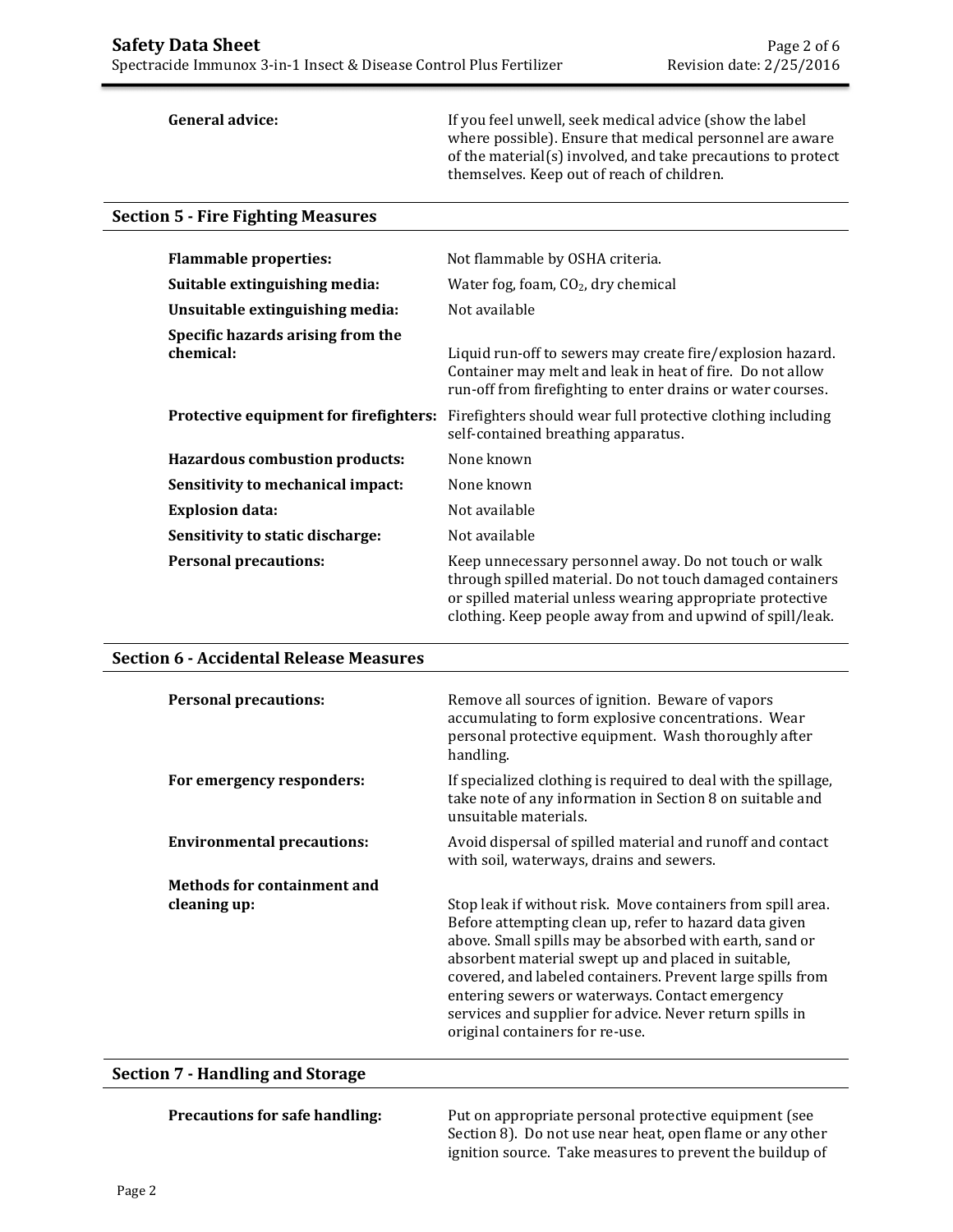|          | electrostatic charge. Avoid contact with skin, eyes and<br>clothing. Use an appropriate respirator when adequate<br>ventilation is not available. Avoid breathing vapors or<br>spray mists of the product.                                                                                                      |
|----------|-----------------------------------------------------------------------------------------------------------------------------------------------------------------------------------------------------------------------------------------------------------------------------------------------------------------|
| Storage: | Store product in a cool, dry place, out of reach of children.<br>Keep container closed when not in use. Keep away from<br>food, drink and animal feedingstuffs. Keep tightly closed.<br>Non-refillable container. Do not reuse or refill this<br>container. Place in trash or offer for recycling if available. |

## **Section 8 - Exposure Controls / Personal Protection**

## **Exposure guidelines:**

| <b>Components with Occupational Exposure Limits</b> |     |                                                            |  |            |          |      |          |
|-----------------------------------------------------|-----|------------------------------------------------------------|--|------------|----------|------|----------|
|                                                     |     | <b>Exposure Limits</b>                                     |  |            |          |      |          |
|                                                     |     | <b>ACGIH TLV</b><br><b>OSHA PEL</b><br><b>Supplier OEL</b> |  |            |          |      |          |
| <b>Chemical name</b>                                |     | $mg/m^3$<br>ppm                                            |  | ppm        | $mg/m^3$ | ppm  | $mg/m^3$ |
| Permethrin                                          | TWA | None                                                       |  | None       |          | None |          |
| Myclobutanil                                        |     | Not listed                                                 |  | Not listed |          |      | 0.5      |

**Engineering controls: Controls: General ventilation normally adequate.** 

### **Personal protective equipment:**

| <b>Eye/Face protection:</b>            | During application, prevent entry into eyes. Wear safety<br>glasses with side shields if using in large applications.                                                                 |
|----------------------------------------|---------------------------------------------------------------------------------------------------------------------------------------------------------------------------------------|
| Skin protection:                       | Wash hands after handling.                                                                                                                                                            |
| <b>Respiratory protection:</b>         | Where exposure guideline levels may be exceeded, use an<br>approved NIOSH respirator.                                                                                                 |
| <b>General hygiene considerations:</b> | Handle in accordance with good industrial hygiene and<br>safety practice. When using, do not eat or drink. Wash<br>hands before breaks and immediately after handling the<br>product. |

# **Section 9 - Physical & Chemical Properties**

| Appearance:                                        | Clear liquid      |
|----------------------------------------------------|-------------------|
| Color:                                             | Water-white       |
| <b>Physical state:</b>                             | Liquid            |
| Odor:                                              | Aromatic solvent  |
| Odor threshold:                                    | No data available |
| pH:                                                | 7.0               |
| <b>Melting point:</b>                              | No data available |
| <b>Freezing point:</b>                             | 320 F             |
| <b>Boiling point:</b>                              | $>200^{\circ}$ F  |
| Flash point:                                       | $>200^{\circ}$ F  |
| <b>Evaporation rate:</b>                           | No data available |
| Flammability limits in air,<br>lower, % by volume: | No data available |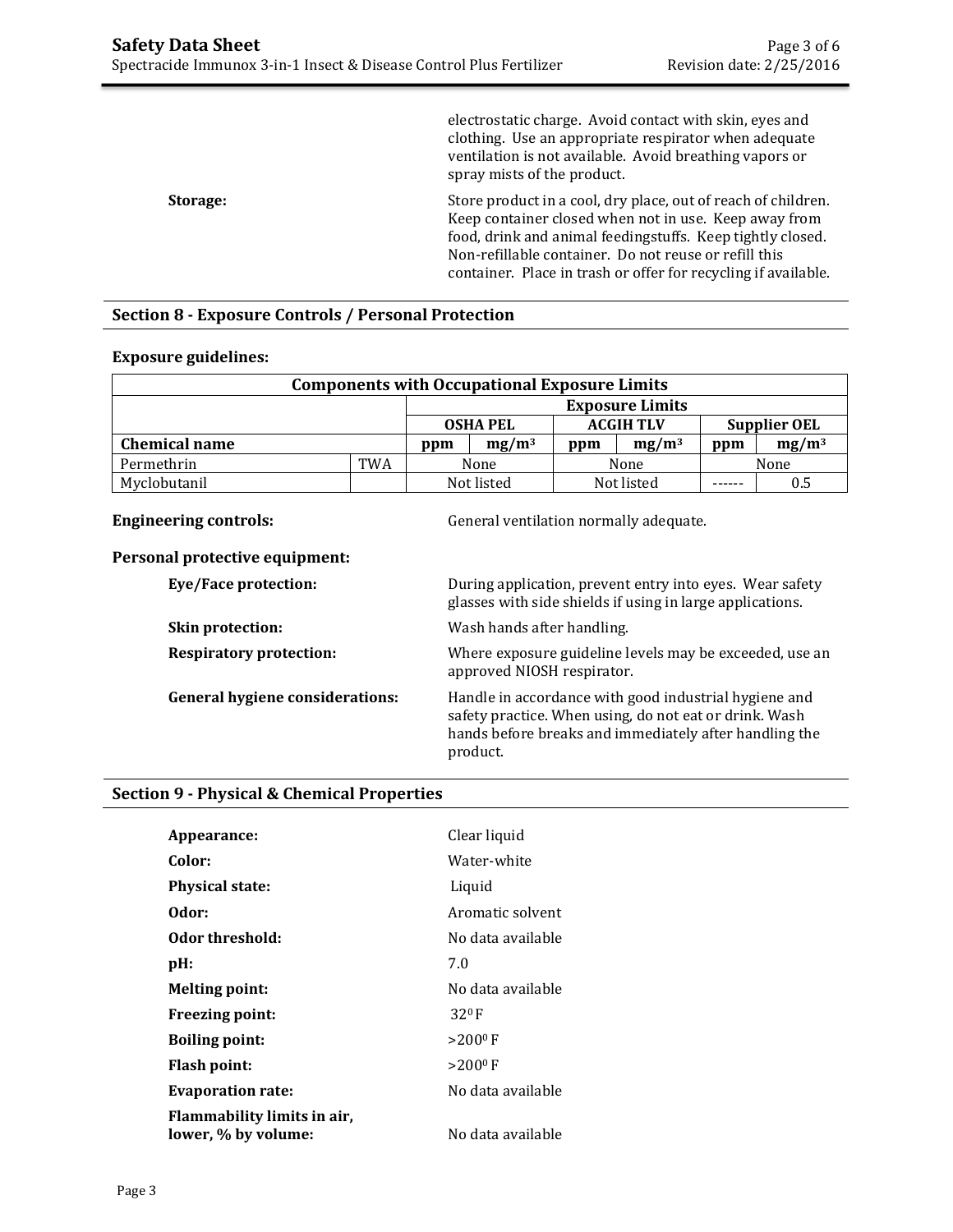| Flammability limits in air,<br>upper, % by volume: | No data available |
|----------------------------------------------------|-------------------|
| Vapor pressure:                                    | No data available |
| Vapor density:                                     | No data available |
| Relative density @ 20°C:                           | 0.998             |
| Octanol/water coefficient:                         | No data available |
| Auto-ignition temperature:                         | No data available |
| <b>Decomposition temperature:</b>                  | No data available |
| Solubility:                                        | Soluble in water  |
| % Volatile organic compounds:                      | 0                 |

# **Section 10 - Chemical Stability & Reactivity Information**

# **Reactivity**

| Conditions to avoid:<br>Incompatible materials:        | Do not mix with other chemicals.<br>Avoid strong oxidizers. |
|--------------------------------------------------------|-------------------------------------------------------------|
| <b>Chemical stability</b><br><b>Product stability:</b> | Stable under recommended storage conditions.                |
| <b>Other</b>                                           |                                                             |
| Hazardous decomposition products:                      | None known                                                  |
| <b>Possibility of hazardous reactions:</b>             | Hazardous polymerization does not occur.                    |

# **Section 11 - Toxicological Information**

| Primary eye irritation:         | Causes moderate eye irritation (EPA tox. category III) |
|---------------------------------|--------------------------------------------------------|
| <b>Primary skin irritation:</b> | Non-irritating (EPA tox. category IV)                  |
| Acute dermal:                   | $LD_{50}$ > 5000 mg/kg (EPA tox. category IV)          |
| <b>Acute inhalation:</b>        | $LC_{50} > 2$ mg/L (EPA tox. category IV)              |
| Acute oral:                     | $LD_{50}$ > 5000 mg/kg (EPA tox. category IV)          |
| Sensitization:                  | Not a skin sensitizer.                                 |
| <b>Chronic effects:</b>         | No data available                                      |
| Carcinogenicity:                | No data available                                      |
| <b>Mutagenicity:</b>            | No data available                                      |
| <b>Reproductive effects:</b>    | No data available                                      |
| Teratogenicity:                 | No data available                                      |
| Ecotoxicity:                    | No data available                                      |

# **Section 12 - Ecological Information**

| <b>Environmental effects:</b>   | No data available           |
|---------------------------------|-----------------------------|
| <b>Aquatic toxicity:</b>        | Toxic to aquatic organisms. |
| Persistence / degradability:    | No data available           |
| Bioaccumulation / accumulation: | No data available           |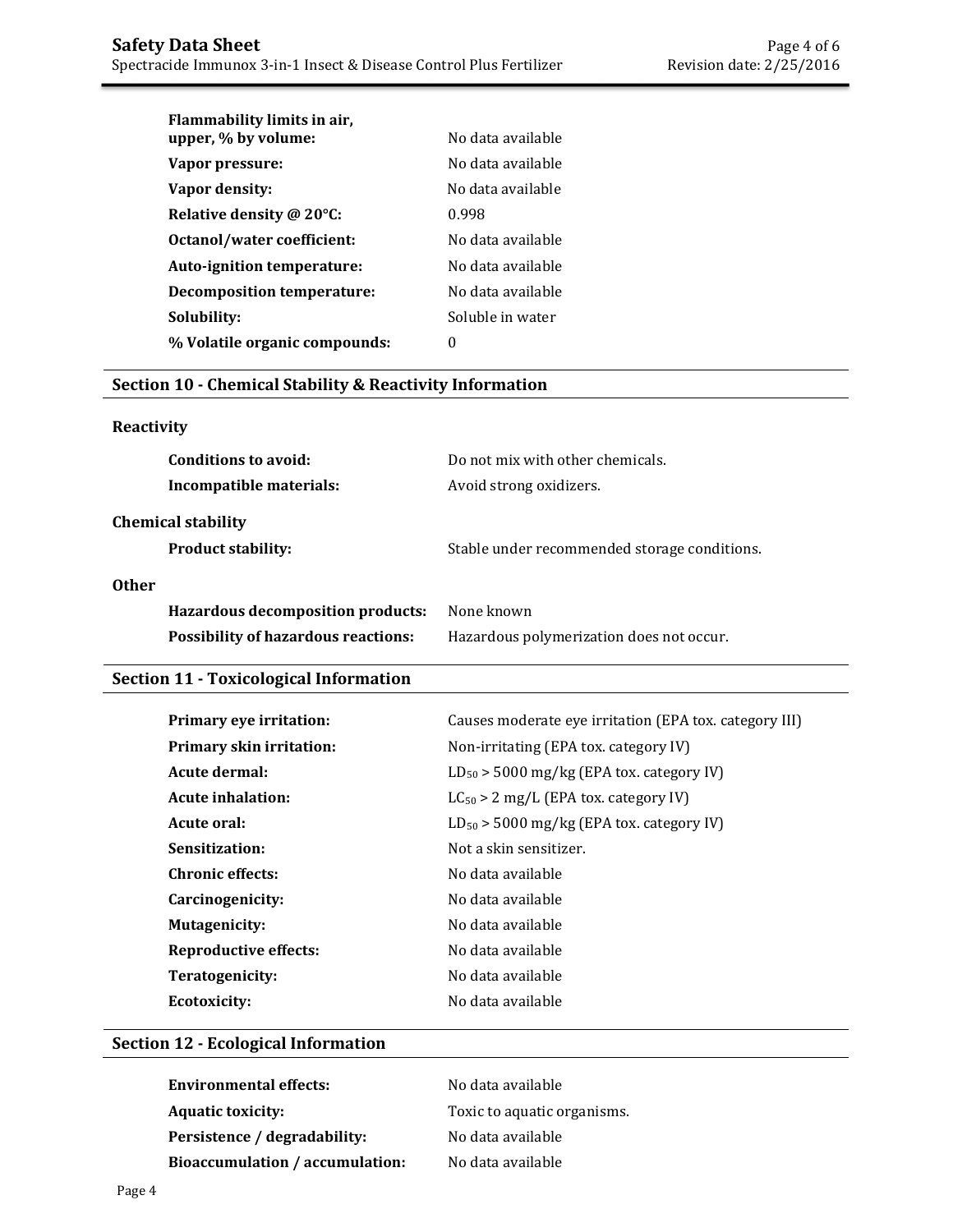| <b>Partition coefficient:</b>     | No data available |
|-----------------------------------|-------------------|
| Mobility in environmental media:  | No data available |
| <b>Chemical fate information:</b> | No data available |

## **Section 13 - Disposal Considerations**

| Waste codes:                            | Not available                                          |
|-----------------------------------------|--------------------------------------------------------|
| <b>Disposal instructions:</b>           | Dispose in accordance with all applicable regulations. |
| Waste from residues/unused<br>products: | Not available                                          |
| Contaminated packaging:                 | Not available                                          |

### **Section 14 - Transportation Information**

| U.S. Department of Transportation<br>(DOT): | UN3082, Environmentally Hazardous Substance, Liquid,<br>N.O.S., (Permethrin), Limited Quantity, 9, III |
|---------------------------------------------|--------------------------------------------------------------------------------------------------------|
| IATA:                                       | UN3082, Environmentally Hazardous Substance, Liquid,<br>N.O.S., (Permethrin), Limited Quantity, 9, III |
| IMDG:                                       | UN3082, Environmentally Hazardous Substance, Liquid,<br>N.O.S., (Permethrin), Limited Quantity, 9, III |

## **Section 15 - Regulatory Information**

| 29 CFR 1910.1200 hazardous chemical<br><b>Occupational Safety and Health</b><br><b>Administration (OSHA):</b> | No.           |
|---------------------------------------------------------------------------------------------------------------|---------------|
| <b>CERCLA</b> (Superfund) reportable<br>quantity:                                                             | Not available |
| <b>Hazard categories</b>                                                                                      |               |
| <b>Superfund Amendments and Reauthorization Act of 1986 (SARA):</b>                                           |               |
| Immediate Hazard                                                                                              | No.           |
| Delaved Hazard                                                                                                | N٥            |

| Delayed Hazard                  | No             |
|---------------------------------|----------------|
| Fire Hazard                     | N <sub>0</sub> |
| Pressure Hazard                 | No             |
| Reactivity Hazard               | No             |
| Section 302 extremely hazardous |                |
| <b>Substance:</b>               | No             |
| Section 311 hazardous chemical: | No             |
| <b>Clean Air Act (CAA):</b>     | Not available  |
| <b>Clean Water Act (CWA):</b>   | Not available  |
| <b>State regulations:</b>       | None           |

## **FIFRA labeling:** This chemical is a pesticide product registered by the Environmental Protection Agency and is subject to certain labeling requirements under federal pesticide law. These requirements differ from the classification criteria and hazard information required for safety data sheets, and for workplace non-pesticide chemicals. Following is the hazard information as required on the pesticide label: